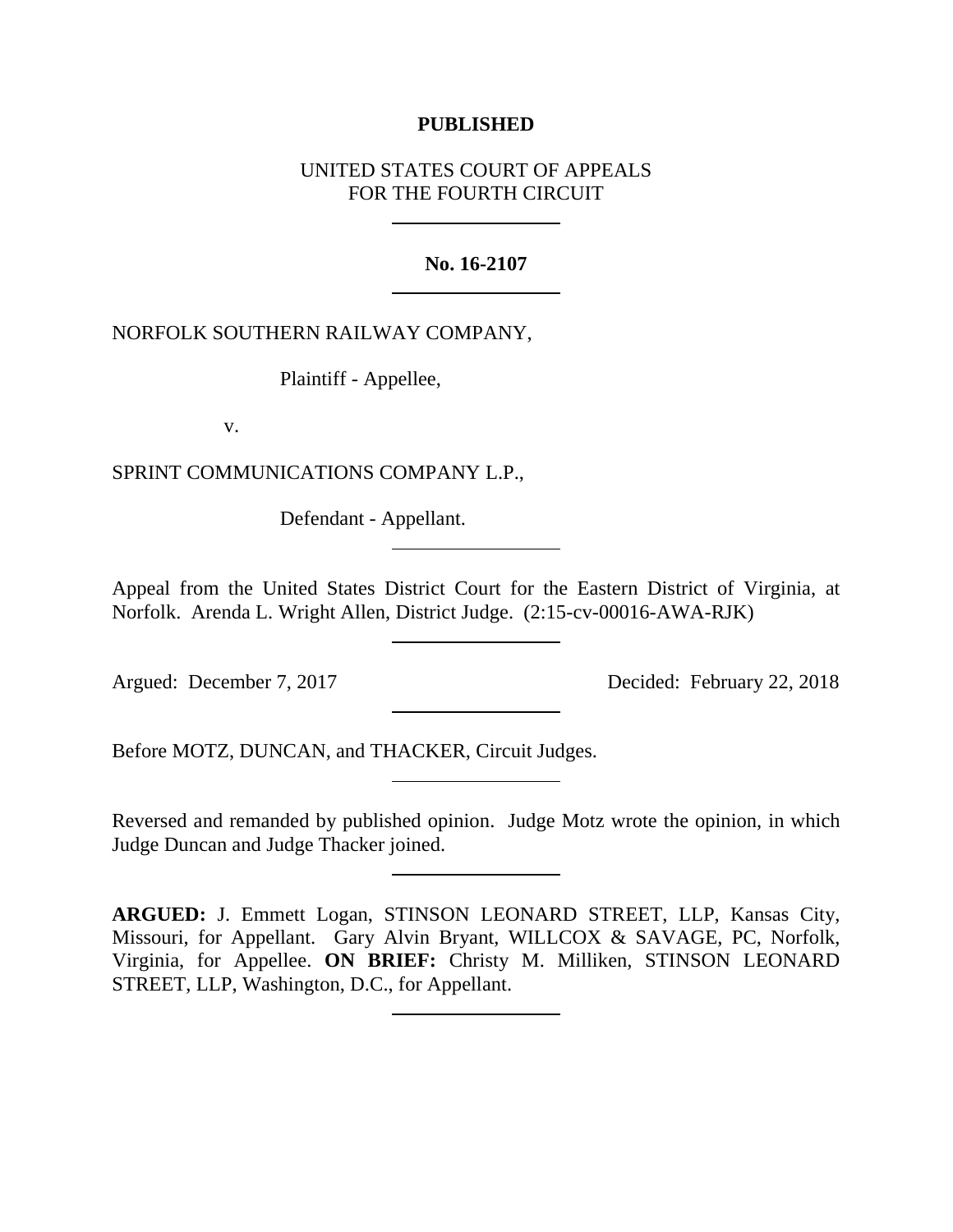## DIANA GRIBBON MOTZ, Circuit Judge:

Sprint Communications Company L.P. appeals the district court's order granting Norfolk Southern Railway Company's motion to confirm an arbitration award. Because the award is not "mutual, final, and definite" as required by the Federal Arbitration Act ("FAA"), we reverse and remand the case to the district court for further proceedings consistent with this opinion.

#### I.

On July 1, 1987, the predecessors of Sprint and Norfolk Southern entered into a License Agreement. Under the Agreement, Norfolk Southern granted Sprint the right to use certain of Norfolk Southern's railroad rights of way for Sprint's fiber optic telecommunications system for an initial term of 25 years. The License Agreement expired on June 30, 2012, but Sprint exercised its right to renew it for an additional 25 year period. This appeal stems from the parties' disagreement over the amount Sprint must pay Norfolk Southern to continue to use the railroad rights of way during the new 25-year term.

Section 2.2.2 of the Agreement outlines the agreed procedure for establishing this payment amount. It provides that, if the parties disagree on the amount, Sprint will select an appraiser to submit an estimate of the amount due. If Norfolk Southern rejects that estimate, it will hire its own appraiser, who will in turn submit his or her estimate. Section 2.2.2 further provides that if the two appraisers cannot agree on the amount due, they will select a third appraiser to broker a compromise.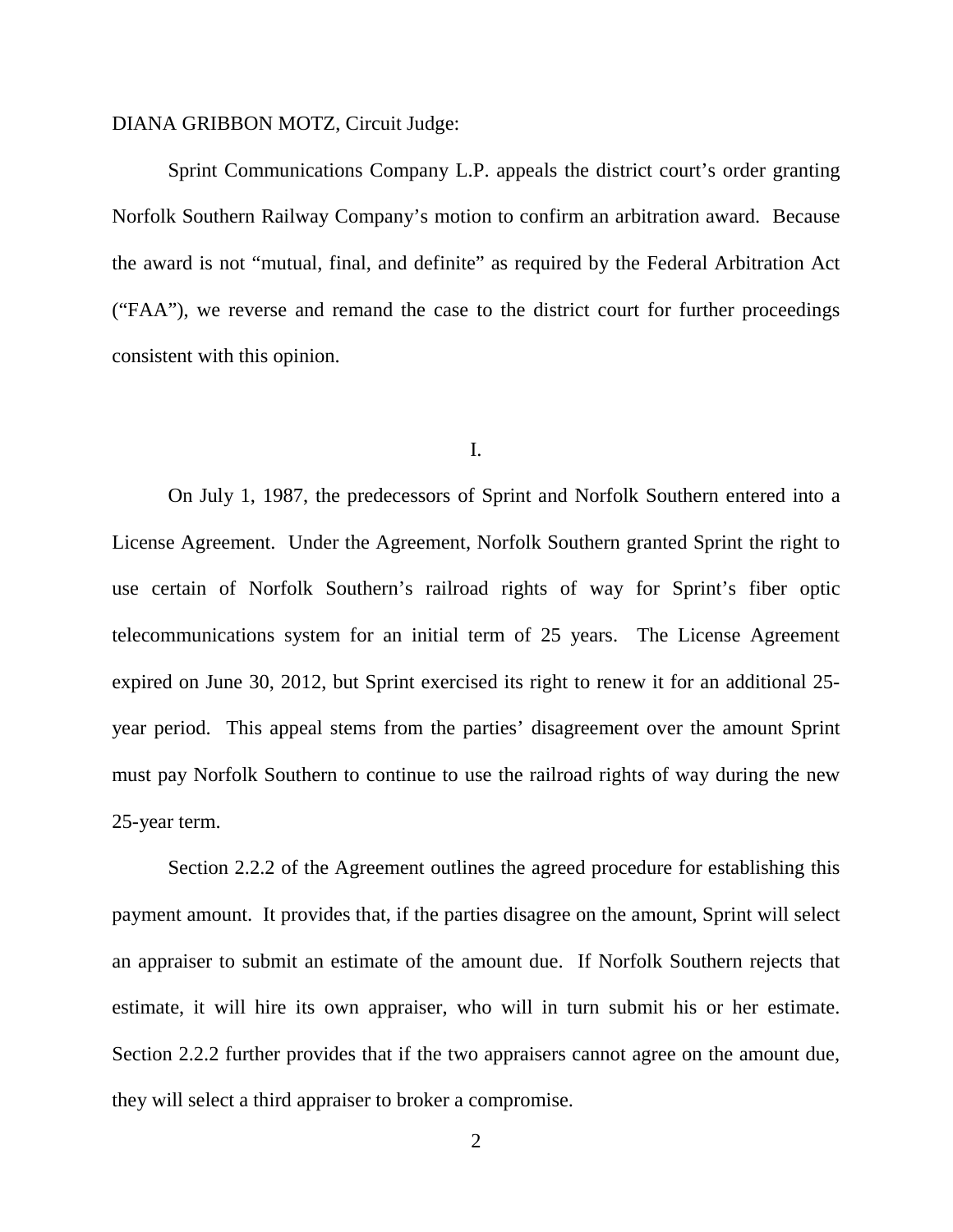When the parties' respective appraisers disagreed as to the amount due, they followed these procedures and appointed Charles Argianas as the third appraiser. Argianas, unclear as to how he should proceed in his role as the third appraiser, asked the parties for guidance. The joint response from Sprint and Norfolk Southern instructed Argianas to seek a compromise with one (or both) of the other appraisers. Only if he was unable to do so should he perform his own appraisal.<sup>[1](#page-2-0)</sup>

On December 11, 2014, after consulting with the parties' appraisers, Argianas emailed the parties a document titled "Majority Decision for Settlement Purposes Subject to Extraordinary Appraisal Assumptions." This Majority Decision sets forth the compromise Argianas had reached with Norfolk Southern's appraiser. The Majority

The second aspect of the work entails an independent appraisal. You would perform the appraisal only if you cannot agree with one or both of the other appraisers on the fair market value of the License . . . .

<span id="page-2-0"></span><sup>&</sup>lt;sup>1</sup> The email from the parties to Argianas stated, in relevant part:

Under the License Agreement, there are two aspects to the work of the third appraiser. The first entails efforts to come to an agreement with [Norfolk Southern's appraiser] or [Sprint's appraiser] or both as to the fair market value of the License. Those efforts do not necessarily entail identification of inconsistencies, weaknesses, or errors in the appraisers' logic, disqualification of an appraiser's report, or field work or research by the third appraiser. The License Agreement also does not require you to act as a "review appraiser" or to perform an "appraisal review" — as those terms are defined in the Uniform Standards of Professional Appraisal Practice. Nor does the License Agreement preclude any of those steps. Rather, it leaves to you the determination of how the process should be structured. The base fee is intended to cover the services you provide in those resolution efforts.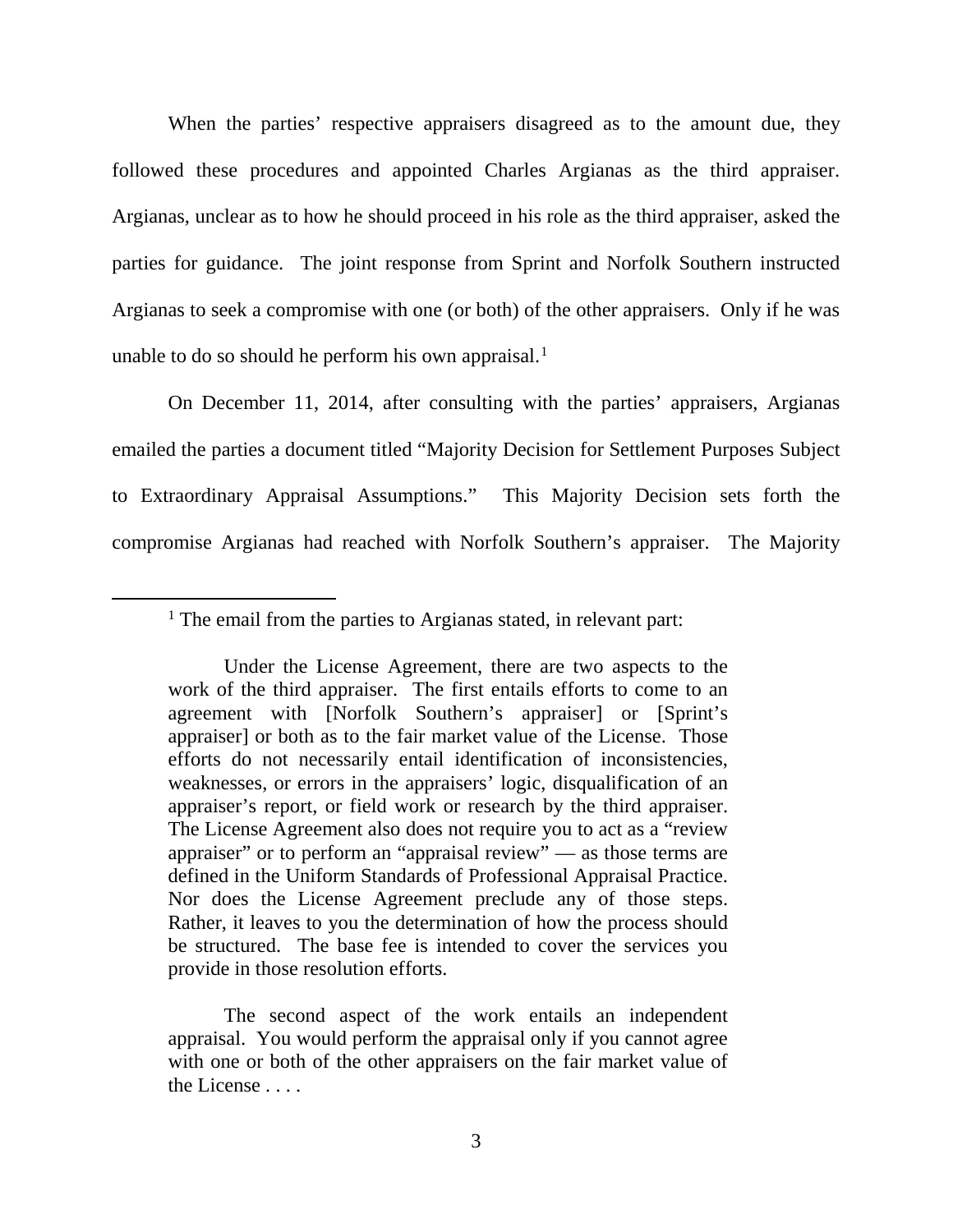Decision lists a dollar amount (\$6,100,000) and refers to Article 2.2.2 of the Agreement. It explains that Argianas and Norfolk Southern's appraiser had assented to this Majority Decision but that Argianas "reserve[d] his assent without prejudice or time limitation subject to the following extraordinary appraisal assumptions: 1) Norfolk Southern in fact has marketable title of the occupancy corridor; and 2) [Norfolk Southern's appraiser's] ATF value is reasonable, which it appears to be."<sup>[2](#page-3-0)</sup> The Majority Decision further states that "[i]f either of these extraordinary assumptions are found to not be true, Argianas . . . reserves the right to withdraw his assent." Norfolk Southern accepted the payment amount contained in the Majority Decision and promptly billed Sprint for that amount. Sprint found the amount unacceptable and refused to pay.

Rather than resolving the matter, the Majority Decision led to further disputes that played out in parallel tracks.

Sprint filed a Demand for Arbitration with the American Arbitration Association ("AAA") pursuant to Section 20.5 of the Agreement, which provides that certain disputes related to the Agreement will be settled through AAA arbitration. In its demand for AAA arbitration, Sprint claimed Norfolk Southern had "unilaterally terminated" the Section 2.2.2 process before that process had run its course such that no final determination had been issued as to the amount Sprint owed. Sprint asked the AAA panel to determine the amount Sprint owed — even though the parties had already spent significant time and

<span id="page-3-0"></span><sup>&</sup>lt;sup>2</sup> ATF refers to "across-the-fence," which is the type of methodology used by Norfolk Southern's appraiser in his calculations.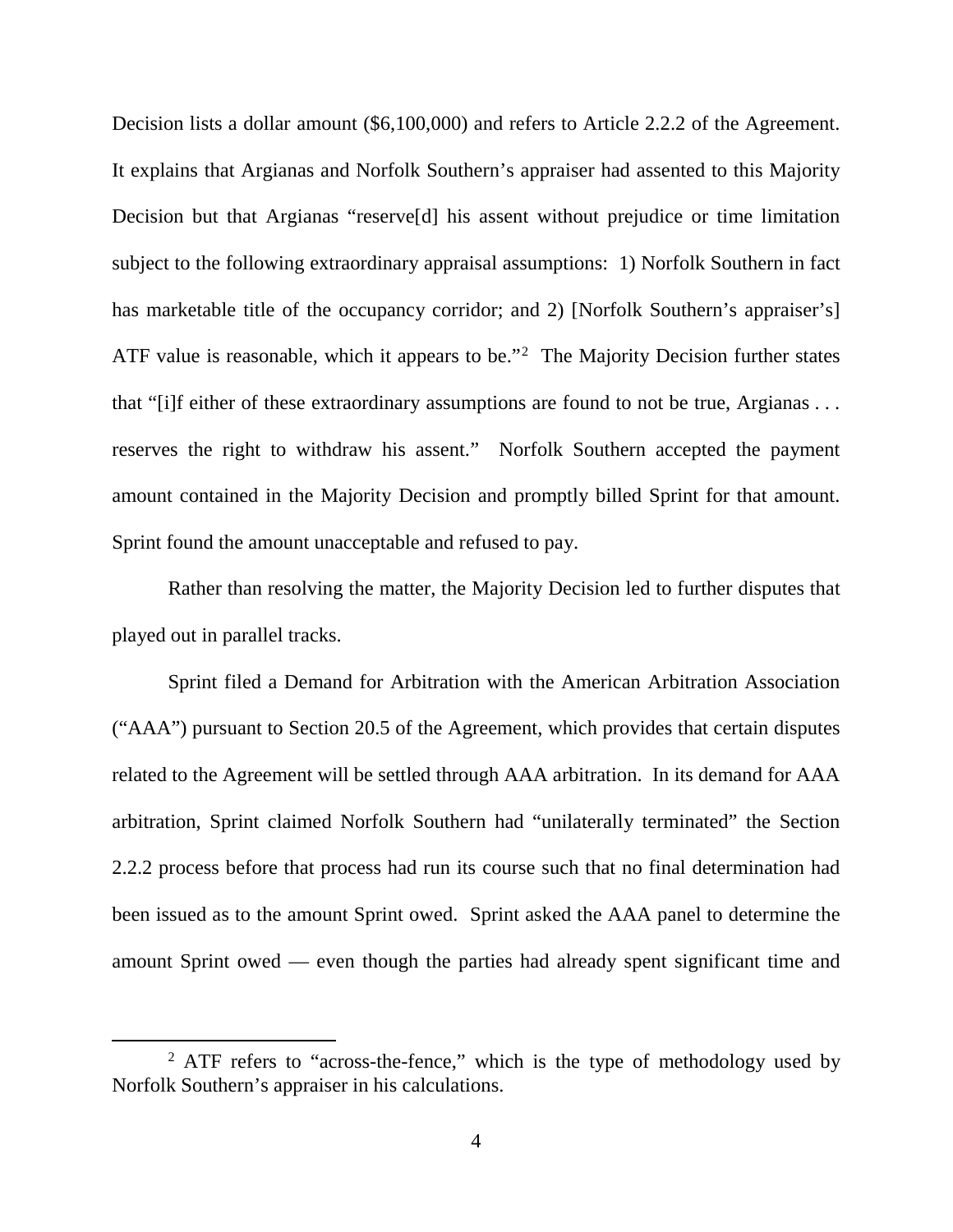effort attempting to resolve that same question pursuant to the procedures outlined in Section 2.2.2.

Meanwhile, Norfolk Southern brought this action against Sprint in the federal district court, seeking enforcement of the Majority Decision as a final and binding arbitration award. Because Section 2.2.2 of the Agreement provided the procedures for establishing the payment amount, Norfolk Southern maintained that the arbitration provision contained in Section 20.5 did not apply. Accordingly, Norfolk Southern asked the district court to enter a judgment against Sprint for breach of contract, declare the Majority Decision final and binding, and stay the AAA arbitration.<sup>[3](#page-4-0)</sup>

Thus, at this stage, the dispute between the parties had three essential components. First, the parties disputed whether the Majority Decision constituted a final and binding arbitration award and whether Sprint had breached its contractual obligations by refusing to pay the amount established by the Majority Decision. Second, they disagreed as to the appropriate forum for resolving this dispute. Sprint argued that, pursuant to Section 20.5 of the License Agreement, disputes related to the Majority Decision must be settled through AAA arbitration; Norfolk Southern maintained that Section 20.5 did not apply to claims raised by Sprint and that the parties should proceed in district court. Finally, the

<span id="page-4-0"></span><sup>&</sup>lt;sup>3</sup> On August 21, 2015, the district court stayed the litigation initiated by Norfolk Southern so that the AAA arbitration demanded by Sprint could proceed. In October 2015, Norfolk Southern sought leave to amend its complaint to claim explicitly that the Majority Decision constituted an arbitration award rendered pursuant to a valid and enforceable arbitration provision. The amended complaint also asks the district court to confirm the Majority Decision under the FAA. The district court allowed Norfolk Southern to amend its complaint, and it temporarily lifted the stay for this purpose only.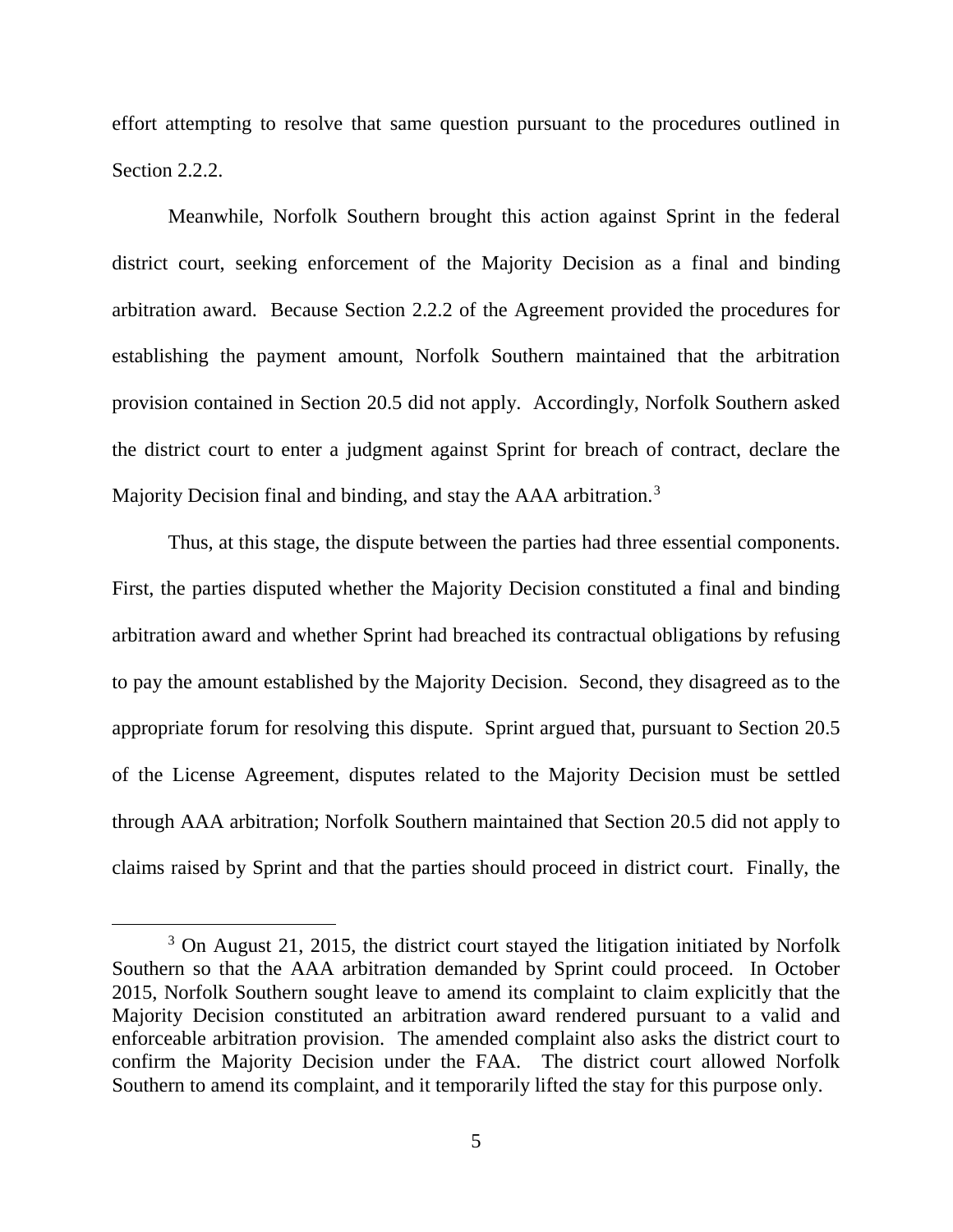parties disagreed as to who should decide whether the parties should proceed in district court or in AAA arbitration proceedings. Sprint asserted that the AAA arbitrators convened under Section 20.5 must decide that question while Norfolk Southern contended the district court must provide the answer.

As to the procedural question — who should decide whether Section 20.5 applies to the dispute — Sprint appeared to have won the day in the district court. On August 21, 2015, without explanation, the district court stayed the litigation initiated by Norfolk Southern so that the AAA arbitration demanded by Sprint could proceed. However, the panel of AAA arbitrators then issued a decision favorable to Norfolk Southern. In particular, the AAA panel found that the Majority Decision constituted a final and binding arbitration award, which Sprint could challenge in court under narrow grounds provided in the FAA — and not in subsequent AAA arbitration.[4](#page-5-0)

After the AAA panel issued its decision, Norfolk Southern moved to confirm the Majority Decision in district court pursuant to the FAA, and Sprint moved to vacate it. Given the AAA panel's conclusion that the Majority Decision was an arbitration award, Norfolk Southern claimed the only question for the district court was whether the award passed muster under the deferential standard of review outlined in the FAA. It appears that Sprint agreed, because, although it attacked the award on other FAA grounds, it never urged the court to hold that the Majority Decision was not an arbitration award.

<span id="page-5-0"></span> <sup>4</sup> The AAA Panel later clarified it had no jurisdiction to hear any challenge to the Majority Decision and that "any such challenge on any basis" was for the district court, not the AAA panel, to decide.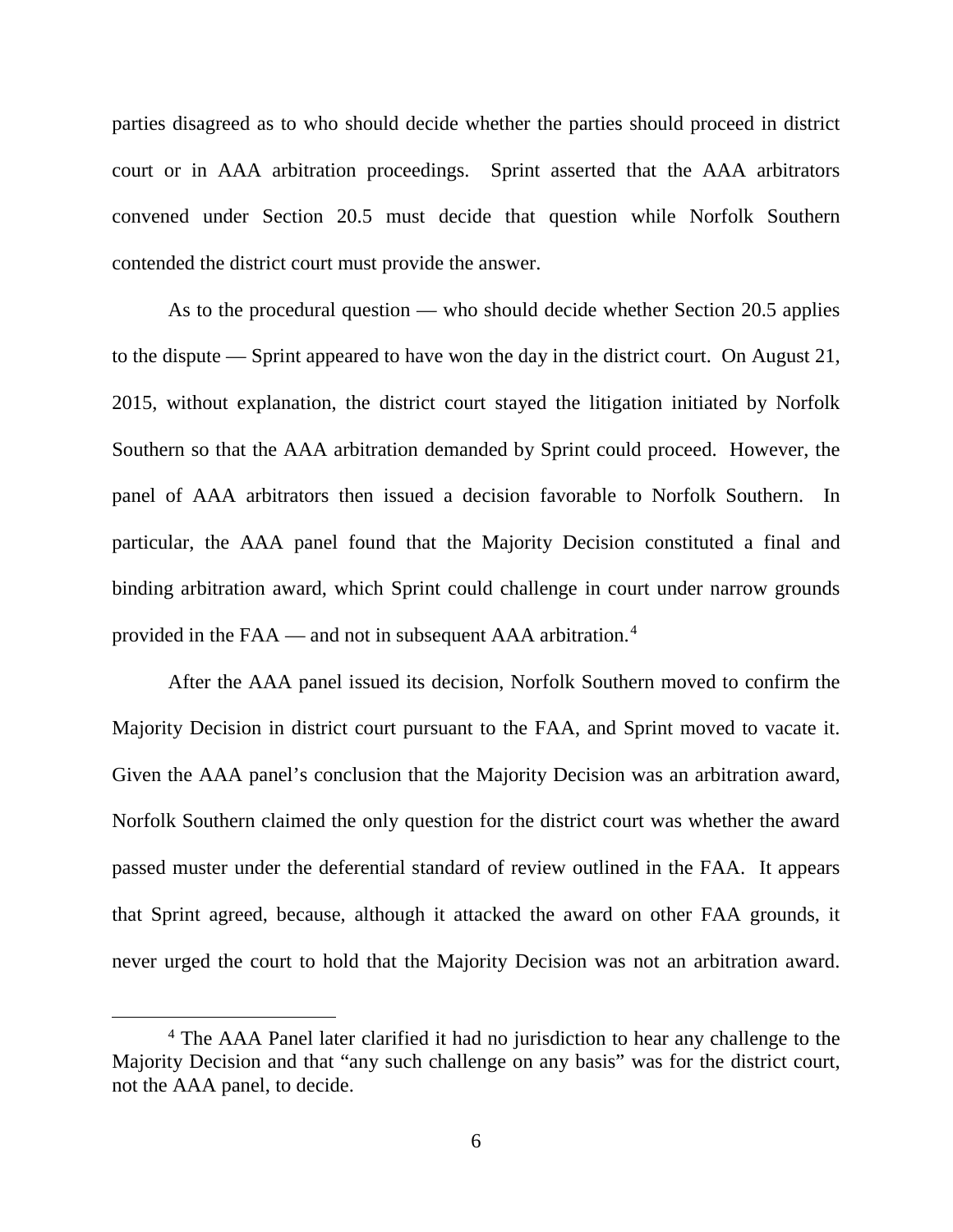The district court granted Norfolk Southern's motion to confirm the Majority Decision and denied Sprint's motion to vacate it. Sprint then noted this timely appeal.

II.

On appeal, the parties focus their dispute on whether the district court erred in concluding the Majority Decision was a "final" arbitration award under the FAA. Neither party claims that the Majority Decision is not an FAA arbitration award.

A district court may vacate an arbitration award only if the arbitrators "exceeded their powers, or so imperfectly executed them that a mutual, final, and definite award upon the subject matter submitted was not made." 9 U.S.C. § 10(a)(4). Judicial review of an arbitration award is thus "severely circumscribed," and "[a] court sits to determine only whether the arbitrator did his job — not whether he did it well, correctly, or reasonably, but simply whether he did it." *Wachovia Sec., LLC v. Brand*, 671 F.3d 472, 478 (4th Cir. 2012) (internal quotation marks and citations omitted). "Every presumption is in favor of the validity of the award." *Richmond, Fredericksburg & Potomac R.R. Co. v. Transp. Commc'ns Int'l Union*, 973 F.2d 276, 278 (4th Cir. 1992) (internal quotation marks and citation omitted). Courts thus narrowly construe grounds for vacatur under § 10(a)(4). *See Wachovia*, 671 F.3d at 478 ("We are . . . hesitant to read any of § 10's grounds for vacatur too broadly.").

Sprint claims the award here was not "final" and so the district court erred in confirming the award and denying Sprint's motion to vacate. In reviewing a district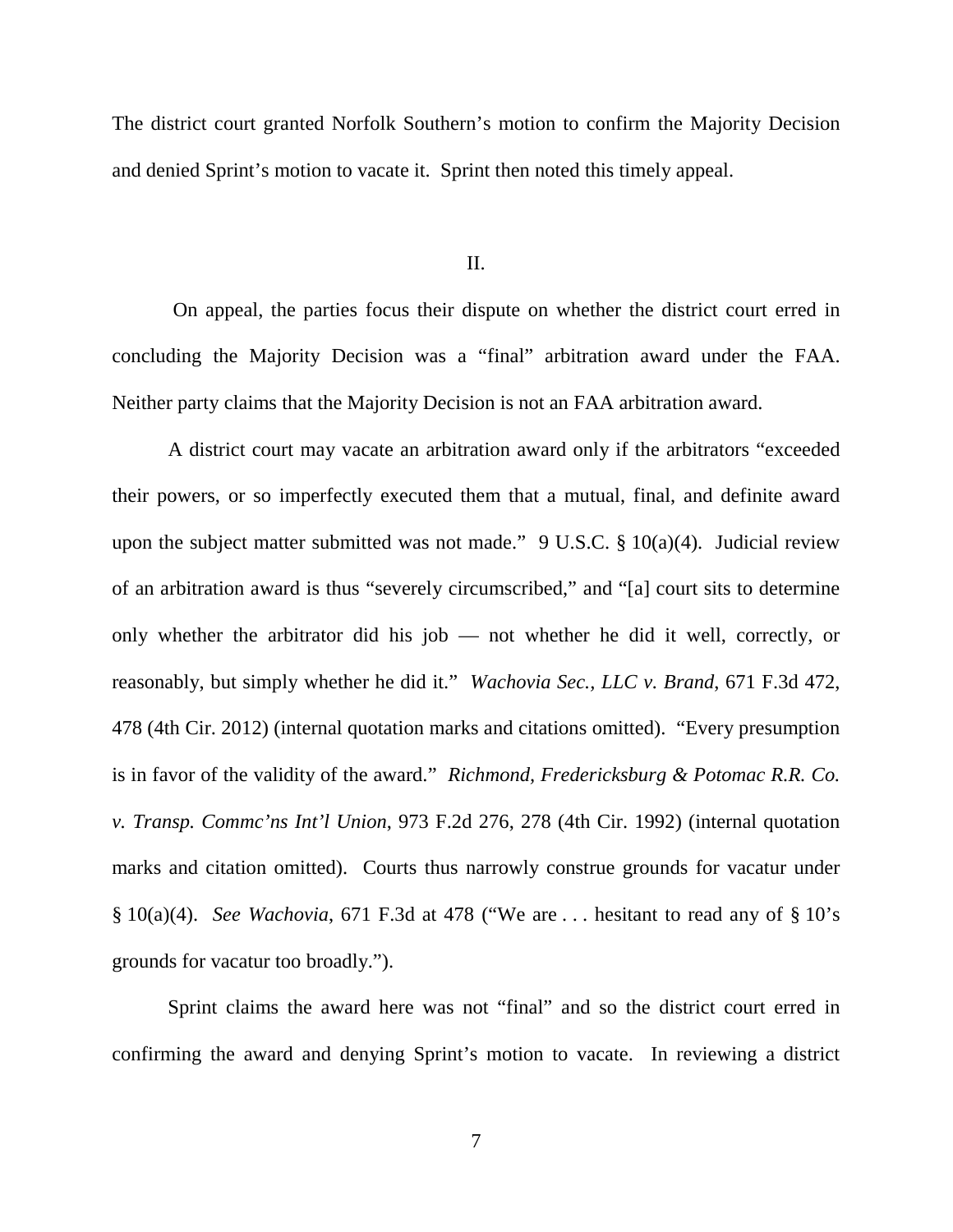court's confirmation of an arbitration award, we consider the district court's legal rulings *de novo* and its factual findings for clear error. *See id.*

Despite the deferential standard of review accorded to arbitration awards, we must hold that in this case the district court did err in finding that the Majority Decision was a "final" arbitration award. An award is not "final" under the FAA if it fails to resolve an issue presented by the parties to the arbitrators. *See Rocket Jewelry Box, Inc. v. Noble Gift Packaging, Inc.*, 157 F.3d 174, 177 (2d. Cir. 1998) (concluding an arbitration award is "final" if it "resolve[s] all issues submitted to arbitration" (alteration in original) (citation omitted)); *cf. Gas Aggregation Servs., Inc. v. Howard Avista Energy, LLC*, 319 F.3d 1060, 1069 (8th Cir. 2003) (suggesting an award is not "final" if conditioned on the outcome of future court proceedings); *Remmey v. PaineWebber, Inc.*, 32 F.3d 143, 150 (4th Cir. 1994) (award stating that all claims made by claimant "shall be and are hereby dismissed in all respects" was "final" and "definite" under the FAA).

We have such a case here. Argianas "reserve<sup>[d]</sup> his assent" to the award "subject" to" two "extraordinary appraisal assumptions" — that Norfolk Southern had marketable title and that the ATF value used by Norfolk Southern's appraiser was reasonable. To be sure, an arbitration award can be "final" even if based on assumptions. For instance, the award might have been "final" if Argianas had merely assumed Norfolk Southern held marketable title and then proceeded on the basis of that assumption. However, critically, in the text of the award itself, Argianas reserved his assent "without prejudice or time limitation" if either of these two "assumptions" ever proved to be incorrect. That is, Argianas made clear that he might withdraw his assent — thus dissolving the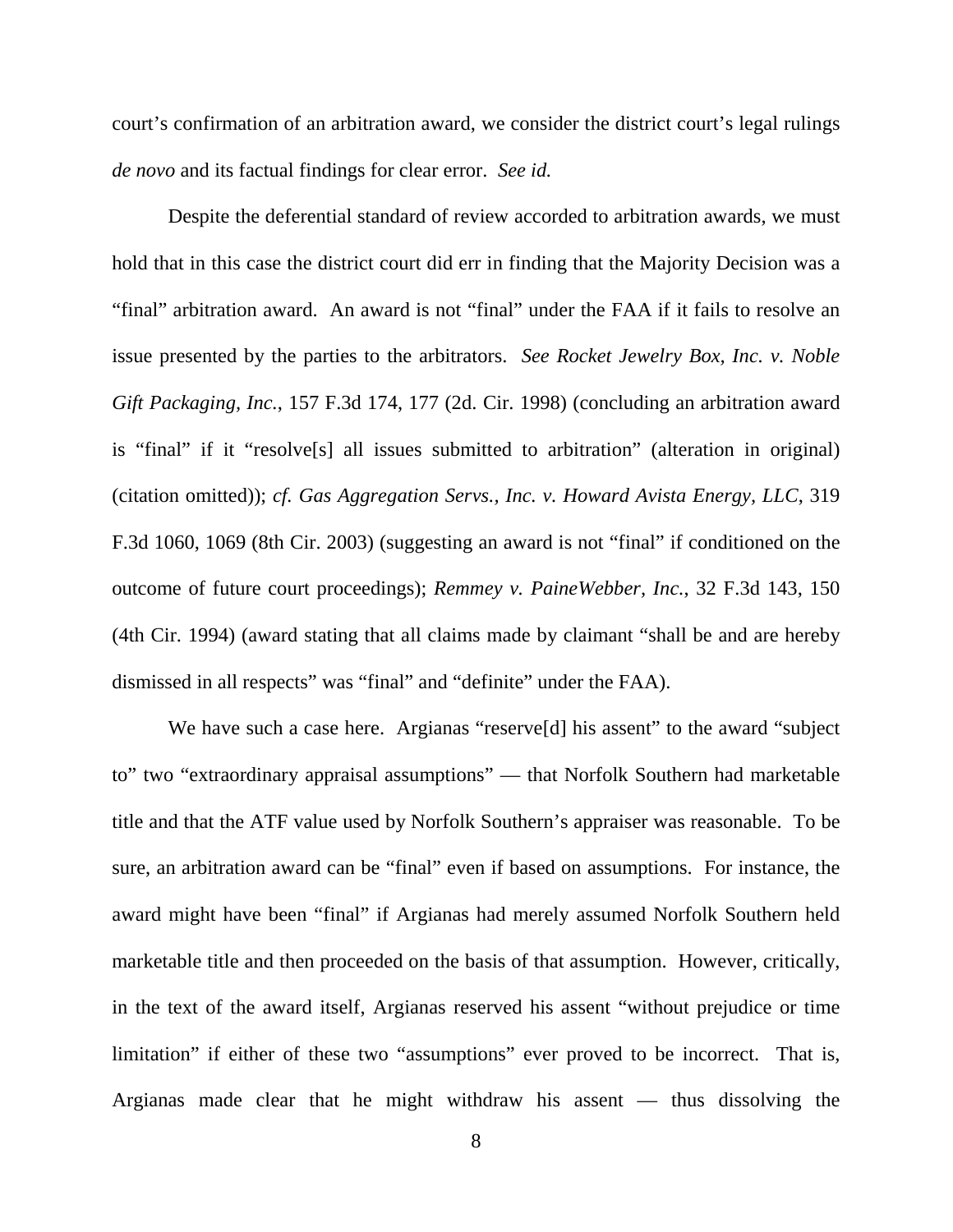compromise and the arbitration award itself — at some point in the future. Argianas did not merely base his assent on certain assumptions, but rather *reserved the right to withdraw* his assent if his assumptions proved to be incorrect. This outcome cannot be squared with any conception of "finality." *See Gas Aggregation Servs.*, 319 F.3d at 1069 (suggesting an award is not "final" if conditioned on the outcome of future court proceedings); *Sunshine Mining Co. v. United Steelworkers*, 823 F.2d 1289, 1294 (9th Cir. 1987) (suggesting an award is not "final" where the arbitrator "structur[ed] the award to make it conditional on the results of a future psychiatric examination").

Norfolk Southern does not squarely address the lack of finality resulting from Argianas's "reservations" as to the two "extraordinary assumptions." Instead, it claims these two assumptions have no bearing on whether that arbitration award is "final." This is so, Norfolk Southern argues, because the assumptions — which relate to marketable title and verification of ATF values — do not fall within the scope of what the parties asked the appraisers to decide. *See* 9 U.S.C. § 10(a)(4) (award may be vacated where "a mutual, final, and definite award *upon the subject matter submitted* was not made" (emphasis added)); *Rocket Jewelry Box*, 157 F.3d at 177 (concluding an arbitration award is "final" if it "resolve[s] all issues *submitted to arbitration*" (alteration in original) (emphasis added) (citation omitted)).

Neither Section 2.2.2 nor the subsequent email from the parties clarified the scope of issues to be considered by Argianas when attempting to broker a compromise. Accordingly, the interpretation of Argianas, one of the two appraisers who signed the Majority Decision, as to the scope of issues submitted deserves deference. *See*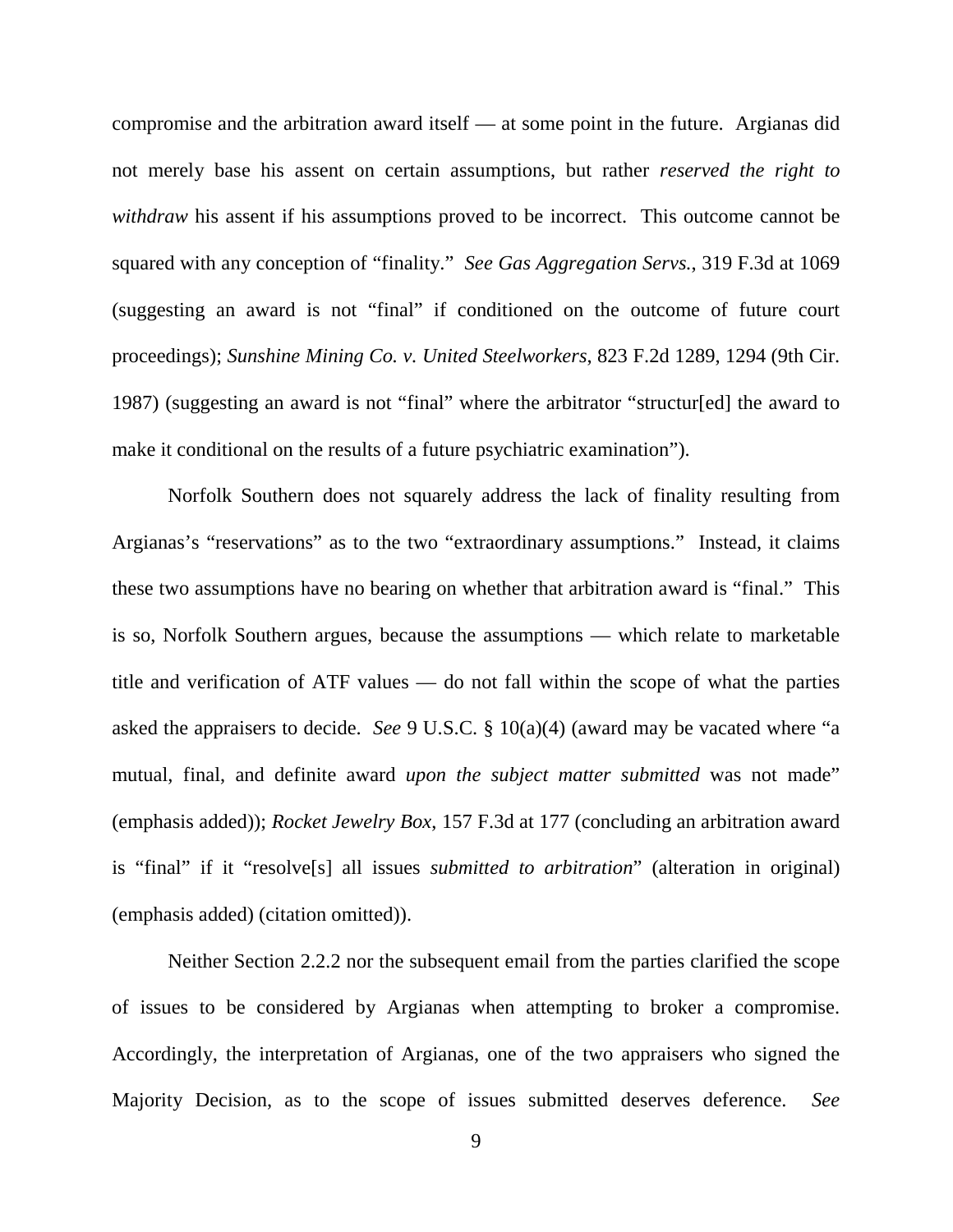*Richmond*, 973 F.3d at 279 ("The arbitrator's interpretation of the scope of the issue submitted is entitled to deference and must be upheld so long as it is rationally derived from the parties' submission."). This deference seems particularly appropriate given that neither of the other appraisers appears to have suggested that Argianas's assumptions involved issues not within the scope of his authority. Here, Argianas could have simply concluded that title issues and ATF values were outside the scope of issues he was to consider. Instead, he linked his assent to the Majority Decision to those two issues by reserving the right to withdraw that assent should his assumptions about those two issues prove untrue.

In sum, we cannot conclude the Majority Decision constituted a "final" award under 9 U.S.C. § 10(a)(4).

#### III.

We briefly address two other issues raised by Sprint that might arise in future proceedings.

First, Sprint claims the district court also erred in confirming the Majority Decision, because it contains an ambiguity rendering it unenforceable. According to Sprint, the Majority Decision's failure to provide clearly that the \$6,100,000 amount constitutes an annual payment renders it unenforceable. A court may vacate an award if it is so unclear or ambiguous that the court cannot engage in meaningful review. *See Raymond James Fin. Servs., Inc. v. Bishop*, 596 F.3d 183, 191 (4th Cir. 2010). For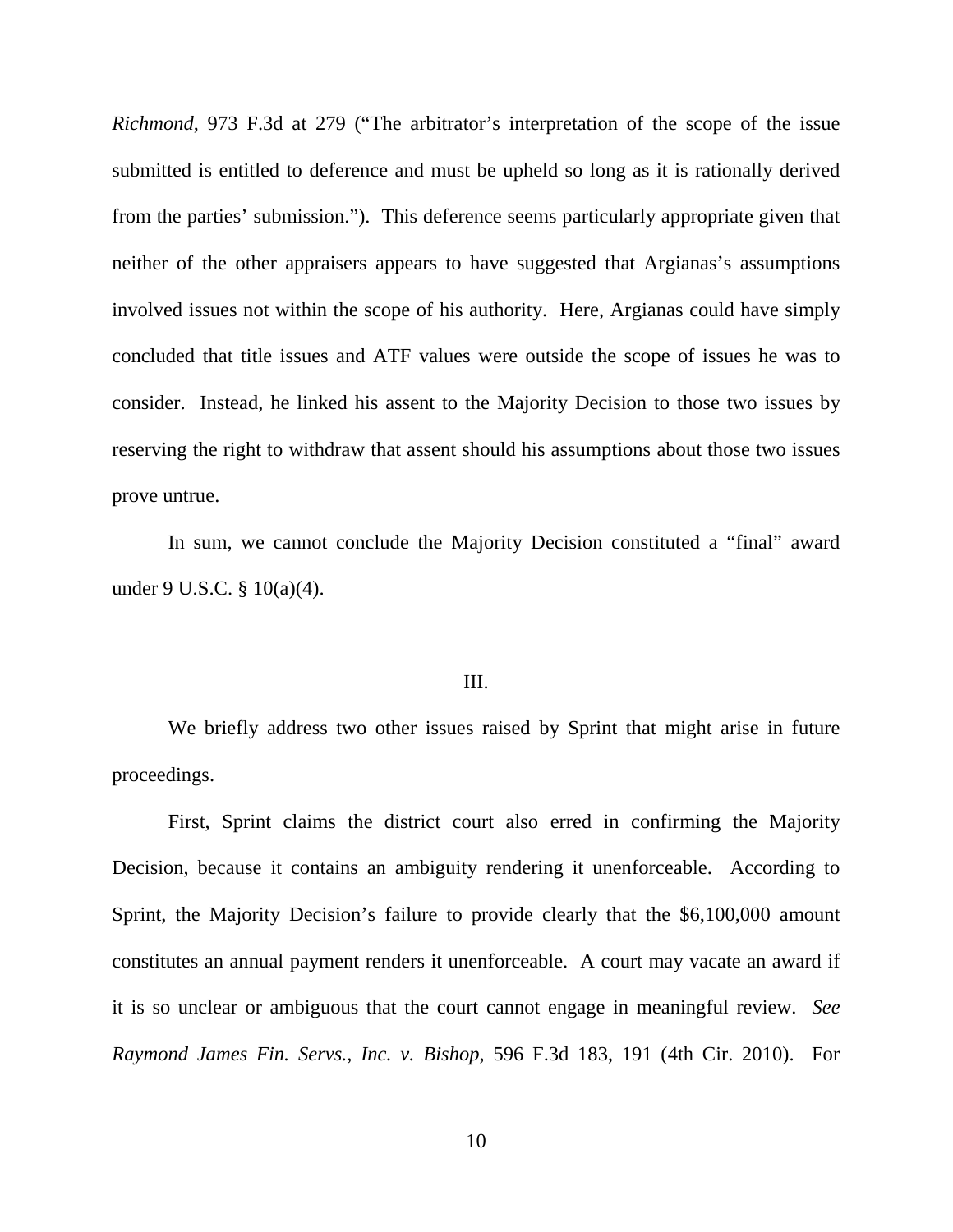example, an award may be ambiguous if it is subject to two opposing and equally valid interpretations. That is not the case here.

The text of the Majority Decision does not explicitly clarify this issue — which certainly would have been preferable — but in context, it is plain that the  $$6,100,000$ amount refers to an annual payment. Other sections of the License Agreement refer to annual payments. The appraisers selected by Norfolk Southern and Sprint, respectively, both proposed dollar amounts that would be paid annually. If the \$6,100,000 amount were interpreted as the total amount due over the 25-year renewal period, the resulting annual payments would be a fraction of what the appraisers for both parties proposed. Only if the \$6,100,000 represents an annual payment does it fall between the proposals from the two other appraisers and thus provide a basis for the compromise outcome.

Second, Sprint claims that we must vacate the Majority Decision, because Argianas based his decision on an improper reason. According to Sprint, although Argianas believed that the payment amount offered by Sprint's appraiser was more accurate than that offered by Norfolk Southern's appraiser, Argianas nonetheless reached a compromise with Norfolk Southern's appraiser, because Argianas doubted the approach endorsed by Sprint's appraiser would withstand judicial scrutiny.

A court may vacate an arbitration award "if 'the arbitrator acts outside the scope of his contractually delegated authority' [by] issuing an award that 'simply reflects his own notions of economic justice.'" *Oxford Health Plans LLC v. Sutter*, 569 U.S. 564, 569 (2013) (quoting *Eastern Assoc. Coal Corp. v. United Mine Workers*, 531 U.S. 57, 62 (2000) (brackets omitted)); *see* 9 U.S.C. § 10(a)(4). That did not occur here. The